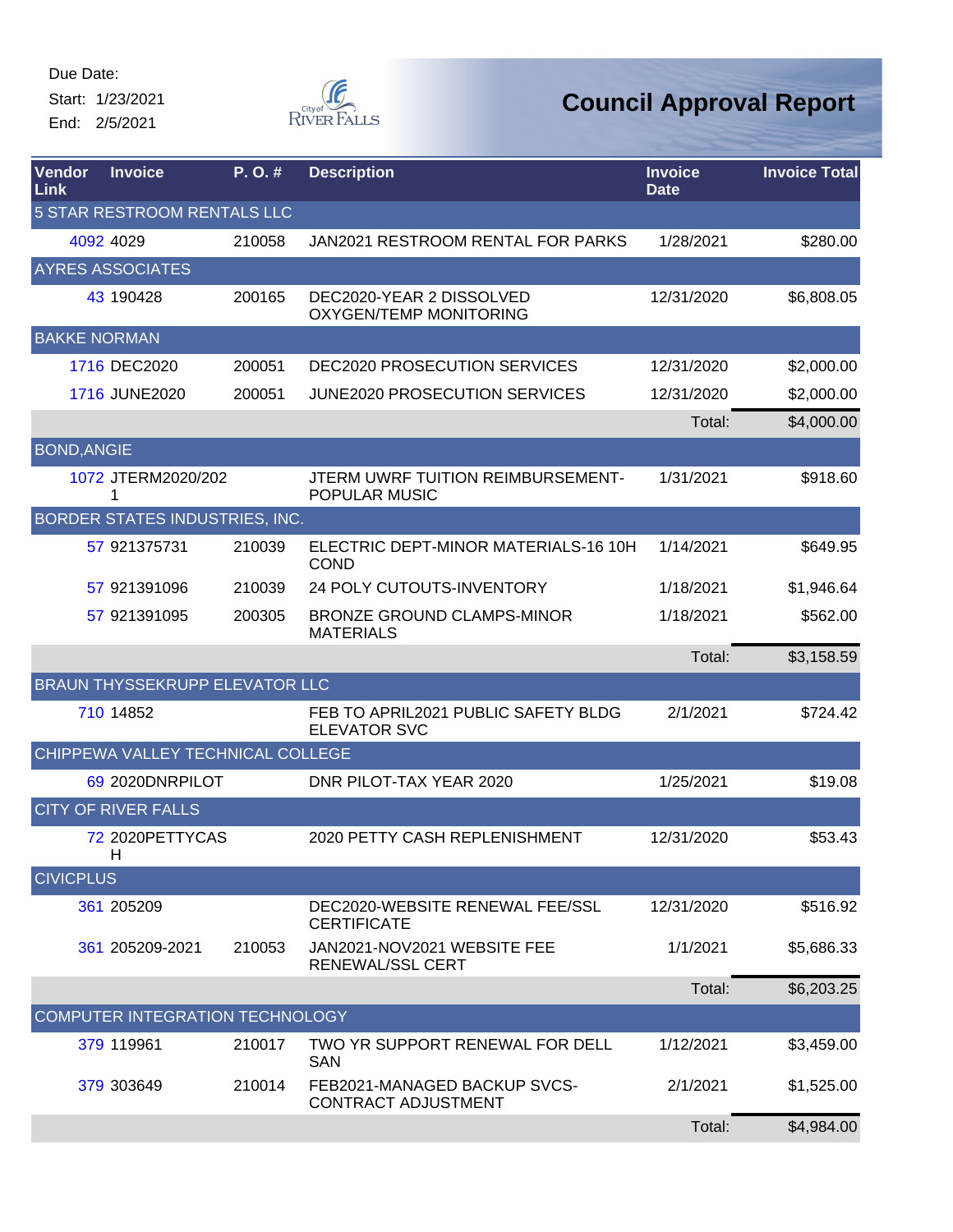Start: 1/23/2021 End: 2/5/2021



| Vendor<br>Link            | <b>Invoice</b>                     | P. O. # | <b>Description</b>                                            | <b>Invoice</b><br><b>Date</b> | <b>Invoice Total</b> |
|---------------------------|------------------------------------|---------|---------------------------------------------------------------|-------------------------------|----------------------|
| <b>CORE &amp; MAIN LP</b> |                                    |         |                                                               |                               |                      |
|                           | 134 N562544                        |         | SADDLE EPOXY/BALL VALVE/BRASS NIPPLE                          | 1/13/2021                     | \$47.13              |
|                           | CORPORATE FLEET SERVICES, INC      |         |                                                               |                               |                      |
|                           | 2786 66799                         | 210023  | FEB2021 POLICE DEPT-LEASE<br>PAYMENTS/3 CARS                  | 2/1/2021                      | \$1,007.20           |
|                           | <b>CRESCENT ELECTRIC SUPPLY CO</b> |         |                                                               |                               |                      |
|                           | 80 S508680679.00 210027<br>1       |         | FLEXIBLE/CORRUGATED POWER DUCT-<br><b>MINOR MATERIAL</b>      | 1/27/2021                     | \$2,380.06           |
|                           | DELL CONSTRUCTION CO INC           |         |                                                               |                               |                      |
|                           | 4487 DEC2020                       | 200200  | DEC2020-RFPD REMODEL AND ADDITION                             | 12/31/2020                    | \$558,150.75         |
|                           | 4487 JAN2021                       | 200200  | JAN2031-RFPD REMODEL AND ADDIITON                             | 1/31/2021                     | \$142,745.57         |
|                           |                                    |         |                                                               | Total:                        | \$700,896.32         |
|                           | DELTA DENTAL OF WISCONISN INC      |         |                                                               |                               |                      |
|                           | 2572 1559045 FEB<br>2021 RET       |         | FEB 2021 VISION INSURANCE RETIREE                             | 2/1/2021                      | \$6.21               |
|                           | 2572 1559044                       |         | FEB 2021 VISION INSURANCE                                     | 2/1/2021                      | \$454.81             |
|                           |                                    |         |                                                               | Total:                        | \$461.02             |
| <b>EFTPS</b>              |                                    |         |                                                               |                               |                      |
|                           | 7 65610                            |         | Payroll Period 01/11/21 - 01/24/21                            | 1/29/2021                     | \$69,303.15          |
|                           | <b>ENERGIS HOLDINGS LLC</b>        |         |                                                               |                               |                      |
|                           | 101 1627                           | 210033  | 2021 MAINTENANCE-RF NORTH<br><b>SUBSTATION</b>                | 1/28/2021                     | \$1,372.50           |
|                           | 101 1626                           | 210033  | 2021 MAINTENANCE-RF SOUTH FORK<br><b>SUBSTATION</b>           | 1/28/2021                     | \$1,447.50           |
|                           |                                    |         |                                                               | Total:                        | \$2,820.00           |
|                           | <b>ENTERPRISE FM TRUST</b>         |         |                                                               |                               |                      |
|                           | 456 FBN4113619                     | 210049  | JAN2021 MOTOR POOL/BLDG INSPECTOR<br><b>CAR LEASES</b>        | 1/31/2020                     | \$1,896.78           |
|                           | EO JOHNSON CO. INC                 |         |                                                               |                               |                      |
|                           | 98 28647322                        |         | FEB2021-LIBRARY RICOH COPIER-BASE<br><b>PYMT</b>              | 2/1/2021                      | \$125.74             |
|                           | <b>EXPRESS PERSONNEL SERVICES</b>  |         |                                                               |                               |                      |
|                           | 109 24859716                       | 210016  | WKEND 1/3/2021-28.5 HRS-T. WILLIAMS-<br><b>PARK MAINT</b>     | 1/5/2021                      | \$566.58             |
|                           | 109 24859714                       |         | WKEND 1/3/2021-34HRS-J.HAYES-COMM<br><b>INTERN</b>            | 1/5/2021                      | \$744.60             |
|                           | 109 24886749                       | 210016  | WKEND 1/10/2021-31.5HRS-T.WILLIAMS-<br><b>TEMP PARK MAINT</b> | 1/12/2021                     | \$626.22             |
|                           | 109 24886747                       |         | WKEND 1/10/2021-38HRS-J.HAYES-COMM<br><b>INTERN</b>           | 1/12/2021                     | \$832.20             |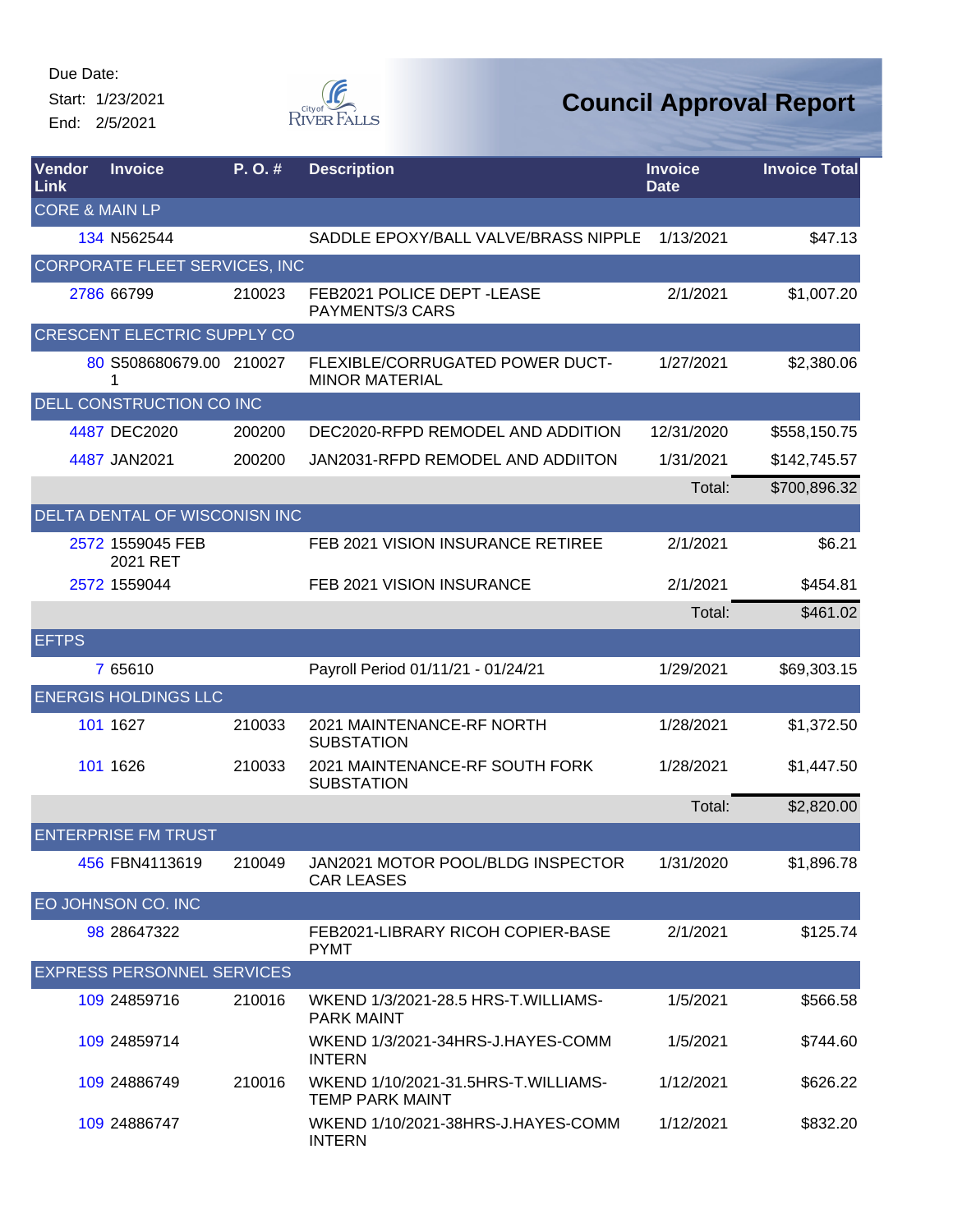Start: 1/23/2021 End: 2/5/2021



| Vendor<br><b>Link</b> | <b>Invoice</b>                        | P.O.#  | <b>Description</b>                                           | <b>Invoice</b><br><b>Date</b> | <b>Invoice Total</b> |
|-----------------------|---------------------------------------|--------|--------------------------------------------------------------|-------------------------------|----------------------|
|                       | 109 24918811                          |        | WKEND 1/17/21-J.HAYES-33HRS-COMM<br><b>INTERN</b>            | 1/19/2021                     | \$722.70             |
|                       |                                       |        |                                                              | Total:                        | \$3,492.30           |
|                       | FIRST NATIONAL BANK - RF SECTION 125  |        |                                                              |                               |                      |
|                       | 6 65609                               |        | Payroll Period 01/11/21 - 01/24/21                           | 1/29/2021                     | \$3,855.27           |
|                       | <b>FORUM COMMUNICATION CO</b>         |        |                                                              |                               |                      |
|                       | 234 CL01768276                        |        | DEC2020-CHRISTMAS TREE PICKUP-<br><b>NEWSPAPER NOTICE</b>    | 12/31/2020                    | \$48.69              |
|                       | 234 AD#6671631                        |        | JAN2021-SPRING PRIMARY TYPE E<br><b>NEWSPAPER NOTICE</b>     | 1/14/2021                     | \$18.23              |
|                       | 234 CL01768584                        |        | JAN2021-UTILITY ADVISORY BOARD-<br><b>NEWSPAPER NOTICE</b>   | 1/14/2021                     | \$38.96              |
|                       | 234 CL01768571                        |        | JAN2021-JOINT<br>WORKSHOP/COUNCIL&UAB-PAPER NOTICE           | 1/14/2021                     | \$29.97              |
|                       | 234 CL01768882                        |        | JAN2021-COUNCIL AGENDA-NEWSPAPER<br><b>NOTICE</b>            | 1/21/2021                     | \$59.94              |
|                       | 234 CL01768915                        |        | JAN2021-COUNCIL PROCEEDINGS-<br><b>NEWSPAPER NOTICE</b>      | 1/21/2021                     | \$137.86             |
|                       | 234 CL01768837                        |        | JAN2021-CONSULTANT RFP NEWSPAPER<br><b>NOTICE</b>            | 1/21/2021                     | \$20.98              |
|                       |                                       |        |                                                              | Total:                        | \$354.63             |
|                       | <b>GERRARD DEVELOPMENT LLC</b>        |        |                                                              |                               |                      |
|                       | 4029 CONSTREIMBU 210057<br><b>RSE</b> |        | DEPOT & CITY STATION CLOSE OUT-CONST<br><b>REIMBURSEMENT</b> | 1/28/2021                     | \$584,832.00         |
| <b>HAWKINS INC</b>    |                                       |        |                                                              |                               |                      |
|                       | 133 4867678                           | 210019 | JAN2021-WATER DEPT CHEMICALS                                 | 1/22/2021                     | \$4,989.26           |
|                       | <b>HEALTH PARTNERS</b>                |        |                                                              |                               |                      |
|                       | 356 102586432 FEB<br>2021             |        | FEB 2021 HEALTH DENTAL INSURANCE                             | 2/1/2021                      | \$176,265.45         |
| <b>HOVEL, DAVID</b>   |                                       |        |                                                              |                               |                      |
|                       | 403 FEB2021TRAVE<br><b>LPERDIEM</b>   |        | 2-9-2021 TRAVEL PER DIEM-EAU CLAIRE                          | 2/1/2021                      | \$27.25              |
|                       | HUEBSCH LAUNDRY COMPANY               |        |                                                              |                               |                      |
|                       | 146 10090148                          | 210026 | 01/20/21 WATER DEPT UNIFORMS                                 | 1/20/2021                     | \$40.86              |
|                       | 146 10090150                          | 210026 | 1/20/2021 WASTEWATER DEPT UNIFORMS                           | 1/20/2021                     | \$36.41              |
|                       | 146 10090151                          |        | CREDIT-PAUL AHLBORN JEANS RETURN                             | 1/20/2021                     | $-$29.75$            |
|                       | 146 10090149                          | 210021 | 01/20/2021 PUBLIC WORKS UNIFORMS                             | 1/20/2021                     | \$119.63             |
|                       | 146 10090147                          | 210035 | 1/20/21 ELECTRIC DEPT UNIFORMS                               | 1/20/2021                     | \$290.59             |
|                       | 146 10092272                          | 210026 | 1/27/21 WASTEWATER DEPT UNIFORMS                             | 1/27/2021                     | \$36.41              |
|                       | 146 10092270                          | 210026 | 1/27/2021 WATER DEPT UNIFORMS                                | 1/27/2021                     | \$40.86              |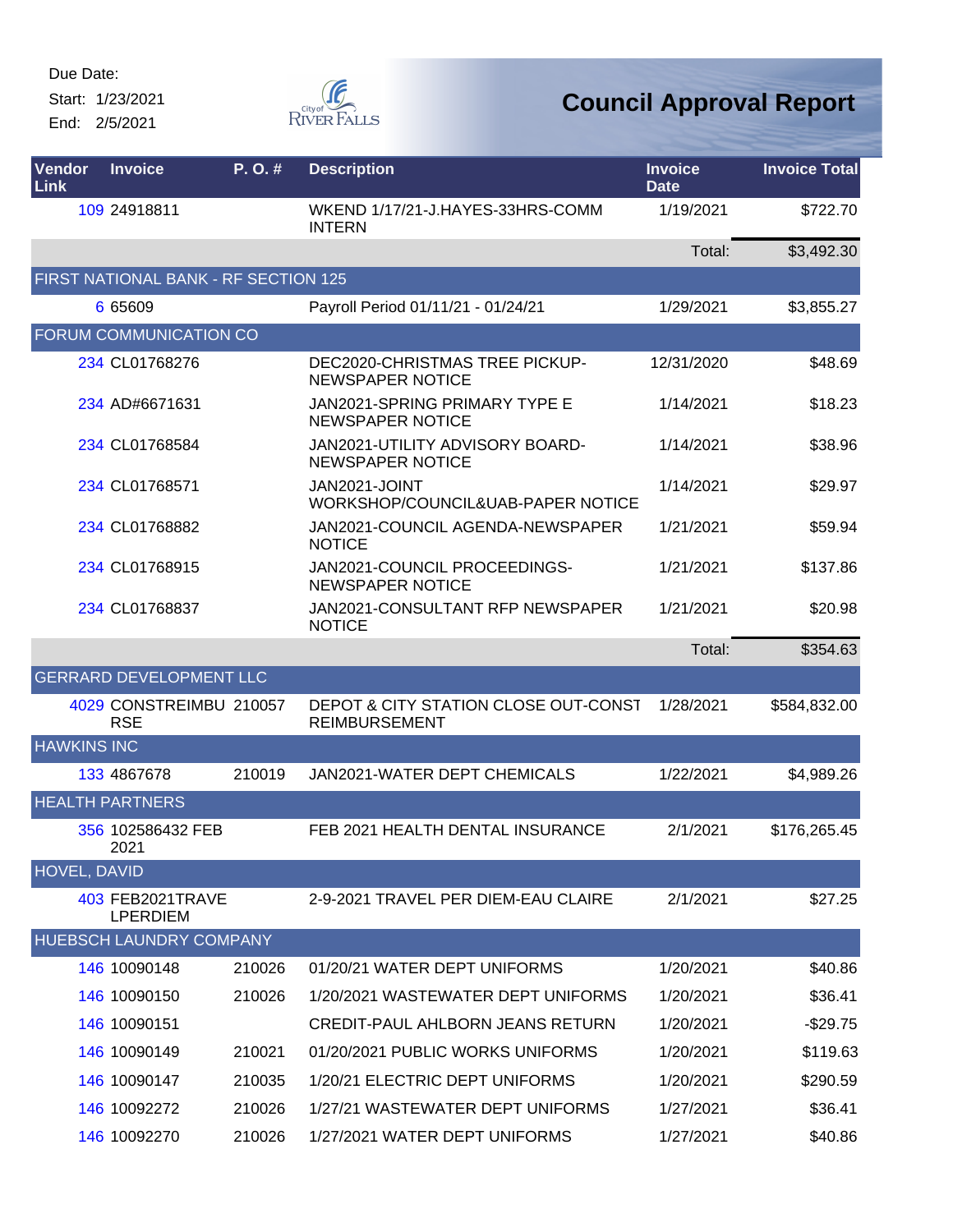Start: 1/23/2021 End: 2/5/2021



| Vendor<br>Link         | <b>Invoice</b>                          | P.O.#  | <b>Description</b>                                     | <b>Invoice</b><br><b>Date</b> | <b>Invoice Total</b> |  |  |  |
|------------------------|-----------------------------------------|--------|--------------------------------------------------------|-------------------------------|----------------------|--|--|--|
|                        | 146 10092271                            | 210021 | 1/27/2021 PW UNIFORMS                                  | 1/27/2021                     | \$119.63             |  |  |  |
|                        | 146 10092269                            | 210035 | 1/27/2021 ELECTRIC DEPT UNIFORMS                       | 1/27/2021                     | \$290.59             |  |  |  |
|                        |                                         |        |                                                        | Total:                        | \$945.23             |  |  |  |
|                        | HUPPERT TRANSPORT LLC                   |        |                                                        |                               |                      |  |  |  |
|                        | 4287 1447-DEC2020                       | 200032 | <b>DEC2020 SNOW HAULING</b>                            | 12/31/2020                    | \$4,571.25           |  |  |  |
|                        | 4287 1447-JAN2021                       | 210006 | JAN2021 SNOW HAULING CONTRACT                          | 1/24/2021                     | \$1,322.50           |  |  |  |
|                        |                                         |        |                                                        | Total:                        | \$5,893.75           |  |  |  |
|                        |                                         |        | INTERNATIONAL CITY MGMT ASSOC RETIREMENT CORP          |                               |                      |  |  |  |
|                        | 1 65605                                 |        | Payroll Period 01/11/21 - 01/24/21                     | 1/29/2021                     | \$21,095.19          |  |  |  |
|                        | 1 65606                                 |        | Payroll Period 01/11/21 - 01/24/21                     | 1/29/2021                     | \$1,247.22           |  |  |  |
|                        |                                         |        |                                                        | Total:                        | \$22,342.41          |  |  |  |
|                        | LINCOLN NATIONAL LIFE INSURANCE COMPANY |        |                                                        |                               |                      |  |  |  |
|                        | 3066 4198770544<br>FEB 2021             |        | FEB 2021 VOLUNTARY LIFE/AD&D                           | 2/1/2021                      | \$274.32             |  |  |  |
|                        | 3066 4198769526<br>FEB 2021             |        | FEB 2021 LIFE/LTD/AD&D                                 | 2/1/2021                      | \$4,697.18           |  |  |  |
|                        |                                         |        |                                                        | Total:                        | \$4,971.50           |  |  |  |
|                        |                                         |        | MIDAMERICA ADMINISTRATIVE & RETIREMENT SOLUTIONS       |                               |                      |  |  |  |
|                        | 500 65614                               |        | <b>HRA 2021</b>                                        | 1/29/2021                     | \$103,000.00         |  |  |  |
|                        |                                         |        | MUNICIPAL ELECTRIC UTILITIES OF WISCONSIN INC          |                               |                      |  |  |  |
|                        | 188 010721-05                           |        | 2021 MSDS ONLINE FEES                                  | 1/7/2021                      | \$900.00             |  |  |  |
|                        | ONE TIME PAY VENDOR                     |        |                                                        |                               |                      |  |  |  |
|                        | 9999 DERICMOFFITT                       |        | OVERPYMT OF CITATION-REFUND-<br>#BG737410-2            | 2/1/2021                      | \$6.00               |  |  |  |
|                        | PAYMENT SERVICE NETWORK INC             |        |                                                        |                               |                      |  |  |  |
|                        | 206 231133                              |        | JAN2021 RFMU PAYMENT SERVICES                          | 1/31/2021                     | \$726.40             |  |  |  |
|                        | PAYPAL UPDATE/CHANGE VENDOR#/FID        |        |                                                        |                               |                      |  |  |  |
|                        | 639 104957176                           |        | JAN2021 PAYPAL SERVICE FEES                            | 1/31/2021                     | \$30.00              |  |  |  |
| <b>PELION BENEFITS</b> |                                         |        |                                                        |                               |                      |  |  |  |
|                        | 5 65608                                 |        | Payroll Period 01/11/21 - 01/24/21                     | 1/29/2021                     | \$1,822.28           |  |  |  |
|                        |                                         |        | PIERCE COUNTY ECONOMIC DEVELOPMENT CORPORATION         |                               |                      |  |  |  |
|                        | 523 2021-018                            | 210047 | 2021 CITY OF RIVER FALLS MEMBERSHIP<br><b>RENEWAL</b>  | 1/1/2021                      | \$3,000.00           |  |  |  |
|                        | PRUDENT MAN ADVISORS LLC                |        |                                                        |                               |                      |  |  |  |
|                        | 4399 INV11872                           | 200389 | 2020 INVESTMENT ADVISORY FEE-<br><b>MINIMUM CHARGE</b> | 12/31/2020                    | \$5,836.55           |  |  |  |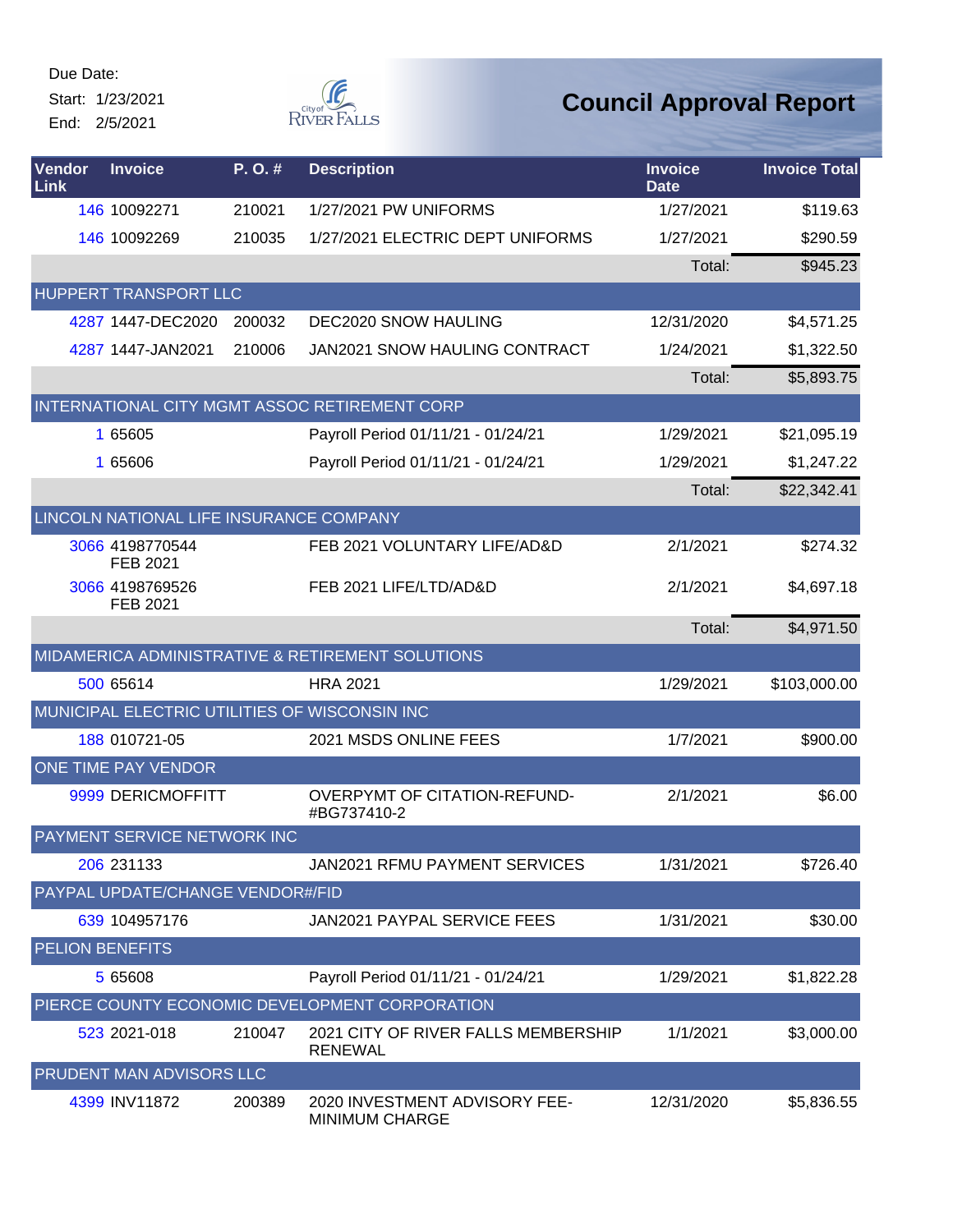Start: 1/23/2021 End: 2/5/2021



| Vendor<br>Link       | <b>Invoice</b>                           | P.O.#  | <b>Description</b>                                               | <b>Invoice</b><br><b>Date</b> | <b>Invoice Total</b> |
|----------------------|------------------------------------------|--------|------------------------------------------------------------------|-------------------------------|----------------------|
| <b>REGNIER, ZACH</b> |                                          |        |                                                                  |                               |                      |
|                      | 3252 MEMORIAL                            |        | <b>MEMORIAL-IN HONOR OF FATHER</b>                               | 2/1/2021                      | \$50.00              |
|                      | RIVER FALLS CHAMBER OF COMMERCE INC      |        |                                                                  |                               |                      |
|                      | 225 672A                                 | 210048 | <b>JASON STROUD-2021 RF CHAMBER</b><br><b>MEMBERSHIP RENEWAL</b> | 1/14/2021                     | \$3,500.00           |
|                      | 225 738A                                 |        | FEB2021-FOUR CHAMBER CHECKS-<br><b>APPLIANCE REBATES</b>         | 2/1/2021                      | \$100.00             |
|                      |                                          |        |                                                                  | Total:                        | \$3,600.00           |
|                      | RIVER FALLS POLICE ASSOCIATION           |        |                                                                  |                               |                      |
|                      | 9 65611                                  |        | <b>JANUARY 2021 UNION DUES</b>                                   | 1/29/2021                     | \$734.40             |
|                      | <b>RIVER FALLS ROTARY</b>                |        |                                                                  |                               |                      |
|                      | 458 3690                                 |        | <b>2021 GORDON YOUNG ROTARY</b><br><b>MEMBERSHIP</b>             | 1/1/2021                      | \$400.00             |
|                      | 458 3667                                 |        | 2021 SCOTT SIMPSON ROTARY<br><b>MEMBERSHIP</b>                   | 1/1/2021                      | \$400.00             |
|                      | 458 3672                                 |        | 2021 SCOTT NELSON ROTARY<br><b>MEMBERSHIP</b>                    | 1/1/2021                      | \$400.00             |
|                      |                                          |        |                                                                  | Total:                        | \$1,200.00           |
|                      | RIVER FALLS SENIOR CITIZENS              |        |                                                                  |                               |                      |
|                      | 438 FEB2021                              |        | FEB2021 SENIOR CENTER                                            | 2/1/2021                      | \$500.00             |
| <b>SAVATREE LLC</b>  |                                          |        |                                                                  |                               |                      |
|                      | 772 8014853                              | 200075 | DEC2020-TREE SERVICE IN GLEN PARK                                | 12/31/2020                    | \$5,000.00           |
|                      | <b>SCHOOL DISTRICT OF RIVER FALLS</b>    |        |                                                                  |                               |                      |
|                      | <b>229 2020DNRPILOT</b>                  |        | DNR PILOT-TAX YEAR 2020                                          | 1/25/2021                     | \$174.82             |
| <b>SCHWAAB AR</b>    |                                          |        |                                                                  |                               |                      |
|                      | 563 5656563                              |        | PRINTY 5030 LINE DATER-RF COURT                                  | 1/8/2021                      | \$32.24              |
|                      | SHRED-IT US HOLDCO, INC                  |        |                                                                  |                               |                      |
|                      | 2439 8181313377                          | 210054 | <b>JAN2021 MONTHLY SHREDDING SERVICE</b>                         | 1/22/2021                     | \$525.85             |
|                      | ST CROIX COUNTY TREASURER                |        |                                                                  |                               |                      |
|                      | <b>252 2020DNRPILOT</b>                  |        | DNR PILOT-TAX YEAR 2020                                          | 1/25/2021                     | \$67.05              |
|                      | ST CROIX ECONOMIC DEVELOPMENT CORP       |        |                                                                  |                               |                      |
|                      | 378 21-022                               | 210056 | 2021 City Membership to SCEDC                                    | 1/1/2021                      | \$2,500.00           |
|                      | ST CROIX VALLEY NATURAL GAS CO           |        |                                                                  |                               |                      |
|                      | 255 DEC2020                              |        | DEC2020 NATURAL GAS BILL                                         | 12/31/2020                    | \$11,365.78          |
|                      | STATE OF WI DEPT OF EMPLOYEE TRUST FUNDS |        |                                                                  |                               |                      |
|                      | 11 65612                                 |        | JANUARY 2021 WRS                                                 | 1/29/2021                     | \$87,453.52          |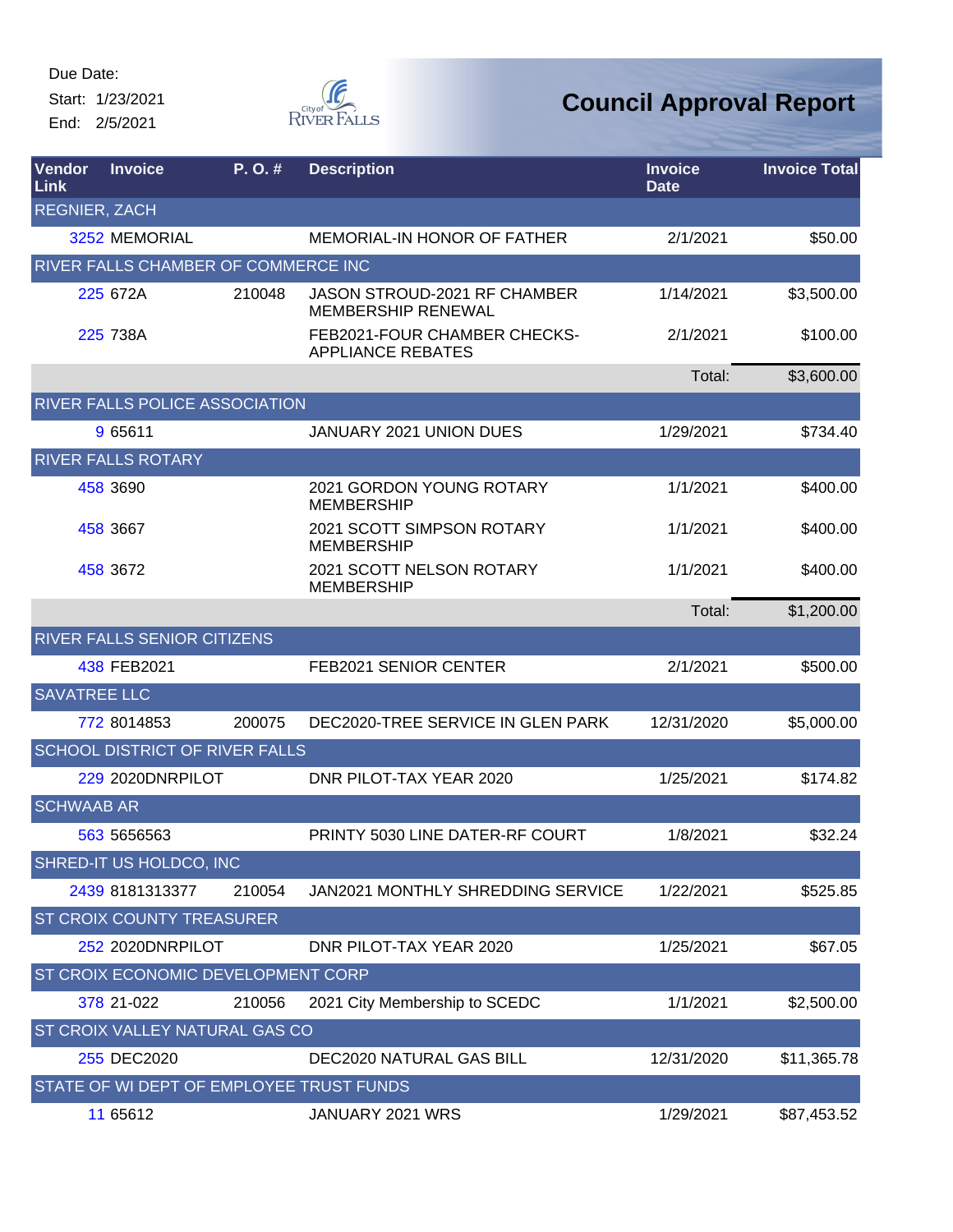Start: 1/23/2021 End: 2/5/2021



| Vendor<br>Link                               | <b>Invoice</b>                           | P.O.#  | <b>Description</b>                                         | <b>Invoice</b><br><b>Date</b> | <b>Invoice Total</b> |  |  |
|----------------------------------------------|------------------------------------------|--------|------------------------------------------------------------|-------------------------------|----------------------|--|--|
|                                              | STATE OF WI, DEPT OF CHILDREN & FAMILIES |        |                                                            |                               |                      |  |  |
|                                              | 328 65613                                |        | Payroll Period 01/11 - 01/24 REMIT#7747159                 | 1/29/2021                     | \$340.31             |  |  |
|                                              |                                          |        | STATEWIDE ENERGY EFFICIENCY & RENEWABLES ADMIN INC         |                               |                      |  |  |
|                                              | 243 NOV2020                              |        | NOV2020-ENERGY EFFICIENCY FUNDS-<br><b>FOCUS ON ENERGY</b> | 12/31/2020                    | \$4,679.76           |  |  |
|                                              | 243 DEC2020                              |        | DEC2020-EFFICIENCY FUNDS TO FOCUS<br>ON ENERGY             | 12/31/2020                    | \$4,147.86           |  |  |
|                                              |                                          |        |                                                            | Total:                        | \$8,827.62           |  |  |
|                                              | <b>STEINER PLUMBING &amp; ELECTRIC</b>   |        |                                                            |                               |                      |  |  |
|                                              | 262 63617                                | 200359 | LINE VOLTAGE SMART THERMOSTAT                              | 12/31/2020                    | \$6,711.25           |  |  |
|                                              | STUART C IRBY TOOL AND SAFETY            |        |                                                            |                               |                      |  |  |
|                                              | 156 S012248948.00 210040                 |        | 1000 FT QUADRUPLEX 500 MCM<br>CABLE/WIRE-INVENTORY         | 1/15/2021                     | \$5,520.00           |  |  |
|                                              | 156 S012252088.00 210042<br>1            |        | FOAM POLE SETS - MINOR MATERIALS                           | 1/19/2021                     | \$303.20             |  |  |
|                                              |                                          |        |                                                            | Total:                        | \$5,823.20           |  |  |
|                                              | TITAN PUBLIC SAFETY SOLUTIONS LLC        |        |                                                            |                               |                      |  |  |
|                                              | 352 5136                                 | 210025 | 2021 TIPSS COURT SOFTWARE ANNUAL<br><b>SUPPORT</b>         | 1/1/2021                      | \$5,662.00           |  |  |
| <b>TRAVELERS</b>                             |                                          |        |                                                            |                               |                      |  |  |
|                                              | 3027 JAN2021PYMT                         | 200270 | 2020-21 WORKERS<br>COMP/UMBRELLA/AUTO/COMMERCIAL           | 1/12/2021                     | \$149,255.50         |  |  |
|                                              | TRC ENVIRONMENTAL CORPORATION            |        |                                                            |                               |                      |  |  |
|                                              | 1405 456265                              | 190329 | DEC2020-FERC AND HYDRO RELICENSING                         | 12/31/2020                    | \$34,312.16          |  |  |
|                                              | <b>ULTIMATE COATING LLC</b>              |        |                                                            |                               |                      |  |  |
|                                              | 4099 694745                              |        | <b>BLAST &amp; POWDER COAT SKID PLATE</b>                  | 1/21/2021                     | \$143.25             |  |  |
| UNEMPLOYMENT INSURANCE-DEPT OF WORKFORCE DEV |                                          |        |                                                            |                               |                      |  |  |
|                                              | 277 10546376                             |        | DEC2020-UNEMPLOYMENT INSURANCE<br><b>BENEFIT CHGS</b>      | 12/31/2020                    | \$4,032.82           |  |  |
| UNITED RENTALS                               |                                          |        |                                                            |                               |                      |  |  |
|                                              | 279 189909847-001                        | 210036 | USED SCISSOR LIFT-PD FACILITY                              | 1/18/2021                     | \$6,120.00           |  |  |
|                                              | UNIVERSITY OF WISCONSIN SYSTEM           |        |                                                            |                               |                      |  |  |
|                                              | 330 663719                               |        | JAN2021-FLUORIDE                                           | 1/31/2021                     | \$52.00              |  |  |
|                                              | VIKING COCA-COLA BOTTLING CO             |        |                                                            |                               |                      |  |  |
|                                              | 16 977316                                |        | JAN2021-FIRE DEPT BEVERAGES                                | 1/31/2021                     | \$206.10             |  |  |